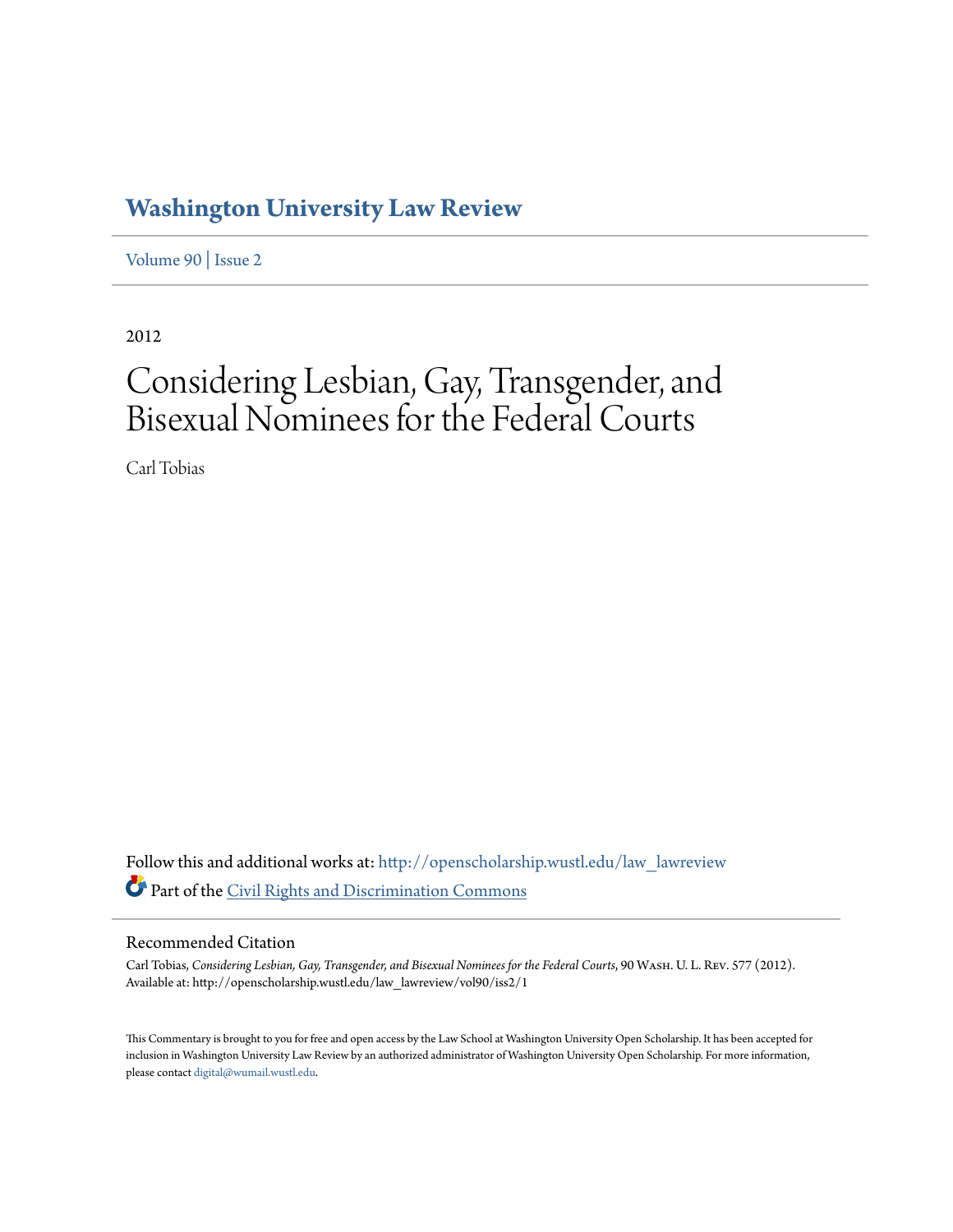### **CONSIDERING LESBIAN, GAY, TRANSGENDER, AND BISEXUAL NOMINEES FOR THE FEDERAL COURTS**

#### **CARL TOBIAS**<sup>∗</sup>

In April 2010, President Barack Obama nominated Edward DuMont to the United States Court of Appeals for the Federal Circuit, and more than one and a half years later the nominee withdrew. The aspirant possesses impeccable credentials, having argued eighteen Supreme Court matters and captured a unanimous well-qualified American Bar Association (ABA) rating. Despite his immense capabilities, the nominee never received a hearing. Because Edward DuMont is an exceptionally competent individual and would have been the first openly gay court of appeals judge, he merited expeditious review. The nominee's cautionary tale illuminates how excessive Senate partisanship deprived the appellate bench of a remarkable jurist.

The federal circuit and district courts included strikingly few ethnic minority and female jurists before President Jimmy Carter's administration.<sup>1</sup> Carter invoked strategies to efficaciously proffer strong persons of color and women for the circuit bench<sup>2</sup> and urged senators to propose skilled candidates when trial level vacancies arose.<sup>3</sup> Carter nominated and confirmed a plethora of minority and female judges during his term in office, but failed to nominate or confirm any openly lesbian, gay, bisexual, or transgender (LGBT) court members.<sup>4</sup> His Republican successors also failed to name a

<sup>∗</sup> Williams Chair in Law, University of Richmond. I wish to thank Annette Appell and Peggy Sanner for valuable ideas, Tracy Cauthorn and Mindy Fenick for excellent processing, and Russell Williams and the Hunton and Williams Summer Research Endowment Fund for generous continuing support. Remaining errors are mine.

 <sup>1.</sup> *See, e.g.*, Elliot Slotnick, *Lowering the Bench or Raising it Higher?*: *Affirmative Action and Judicial Selection During the Carter Administration*, 1 YALE L. POL'Y REV. 270 (1983) (describing the dearth of female and minority judges prior to President Carter's administration). For the early history, see SHELDON GOLDMAN, PICKING FEDERAL JUDGES:LOWER COURT SELECTION FROM ROOSEVELT THROUGH REAGAN (1999); Tracey E. George, *Court Fixing*, 43 ARIZ. L. REV. 9 (2001).

 <sup>2.</sup> *See* LARRY C. BERKSON & SUSAN B. CARBON, THE UNITED STATES CIRCUIT JUDGE NOMINATING COMMISSION: ITS MEMBERS, PROCEDURES AND CANDIDATES (1980). *See generally* GOLDMAN, *supra* note 1, at 238–45, 248–50.

 <sup>3.</sup> Selection panels fostered appointments. ALAN NEFF, THE UNITED STATE DISTRICT JUDGE NOMINATING COMMISSIONS: THEIR MEMBERS, PROCEDURES, AND CANDIDATES (1981); *see Federal Judicial Selection: The Problems and Achievements of Carter's Merit Plan*, 62 JUDICATURE 463–510 (1979) (special issue).

 <sup>4.</sup> People of color were 21, and women 14, percent of Carter appointees. Sheldon Goldman, *Reagan*'*s Judicial Legacy: Completing the Puzzle and Summing Up*, 72 JUDICATURE 318, 322 (1989); *see also Biographical Directory of Judges*, http://www.uscourts.gov/JudgesAndJudgeships/Biograph icalDirectoryOfJudges.aspx (last visited Nov. 11, 2012). This Commentary uses the term "LGBT" to refer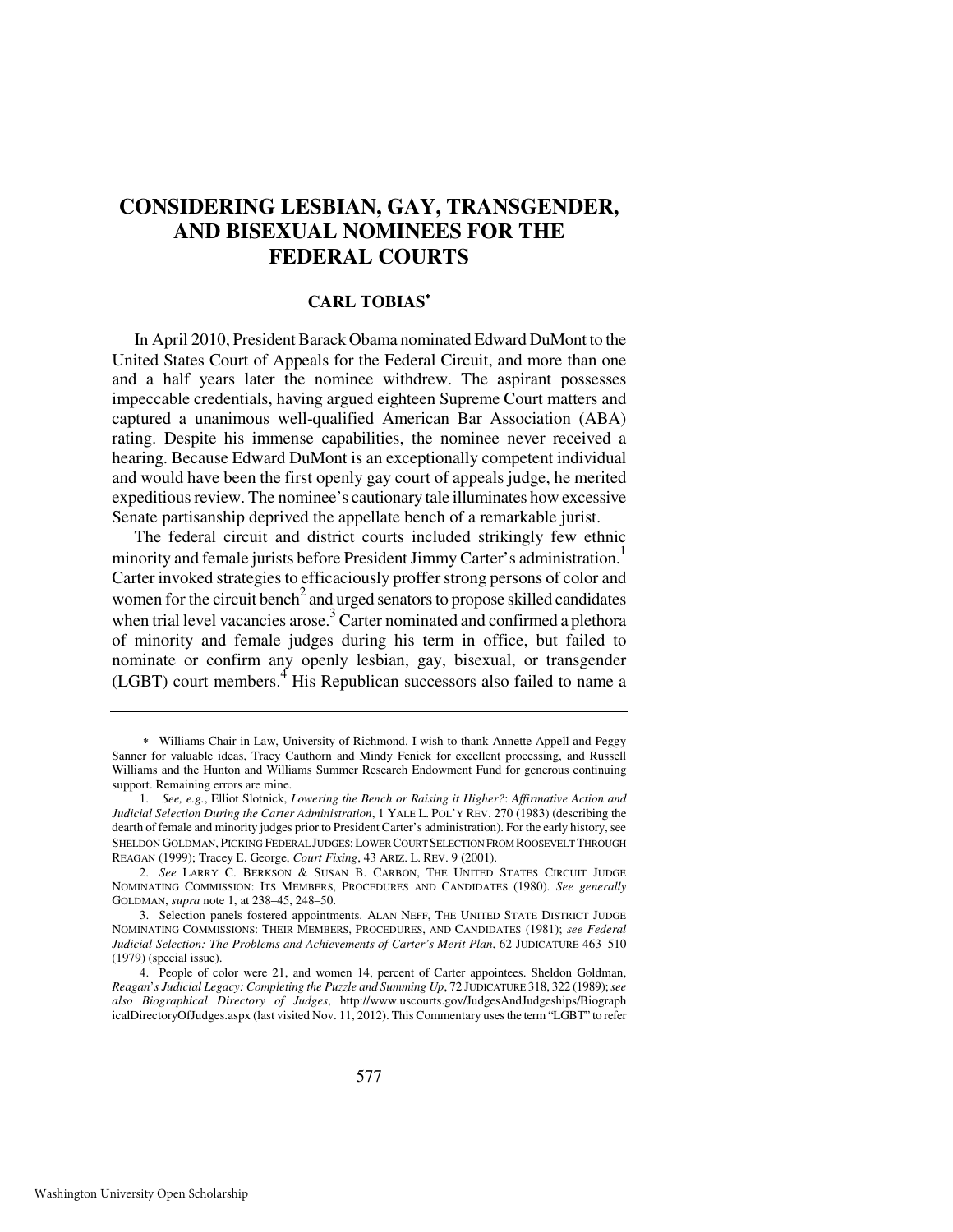single LGBT jurist.<sup>5</sup> President Bill Clinton asked senators to provide many superb, diverse counsel.<sup>6</sup> He recruited the first openly lesbian judge, Deborah Batts, $^7$  while establishing records for appointing people of color and women.<sup>8</sup> Nevertheless, minority and female jurists continue to be substantially underrepresented. At Obama's inauguration, Batts was the lone LGBT federal court judge among 1300 circuit and district court jurists, while African Americans essentially comprised a tenth and women constituted one fifth of the federal judiciary.<sup>9</sup>

President Obama rapidly implemented effective special initiatives<sup>10</sup> to promote diversity vis-à-vis sexual orientation, ethnicity, and gender.<sup>11</sup> This process included contacting less traditional sources for judicial nominations, notably LGBT, minority, and women's groups and bars, while canvassing and recommending numerous fine persons of color and women and certain gay and lesbian choices. The White House solicited help from politicians, such as minority and female elected officials, carefully asking that lawmakers institute concerted actions to pick diverse candidates. Officers evaluated and

to individuals who have openly disclosed their sexual orientation. It is possible that some LGBT judges may have not divulged this information.

 <sup>5.</sup> *See, e.g.*, Jennifer Segal Diascro & Rorie Spill Solberg, *George W. Bush's Legacy on the Federal Bench: Policy in the Face of Diversity*, 92 JUDICATURE 289 (2009); Goldman, *supra* note 4; Sheldon Goldman, *Bush's Judicial Legacy: The Final Imprint*, 76 JUDICATURE 282 (1993).

 <sup>6.</sup> George, *supra* note 1, at 10–11; Sheldon Goldman & Elliot Slotnick, *Clinton*'*s Second Term Judiciary: Picking Judges Under Fire*, 82 JUDICATURE 265, 266–67 (1999); *see* Sheldon Goldman et al., *Clinton's Judges: Summing Up the Legacy*, 84 JUDICATURE 228 (2001).

 <sup>7.</sup> *A Portrait of Diversity*, HARV. L. BULLETIN (Spring 2002), http://www.law.harvard.edu/ news/bulletin/2002/spring/bf\_05.html.

 <sup>8.</sup> *See supra* note 6. President Clinton named Emily Hewitt as the first LGBT Federal Court of Claims Judge, one Native American, 5 Asian Americans and 24 Latinos. *Biographical Directory of Judges*, *supra* note 4; *see also* sources cited *supra* note 6.

 <sup>9.</sup> *See* sources cited *supra* notes 4 and 7; Sheldon Goldman, *Obama and The Federal Judiciary*, 7 FORUM 1–9 (2009).

 <sup>10.</sup> Marisa McQuilken & Joe Palazzolo, *Will Counsel Office Expand Policy Role?*, NAT'L L.J., Feb. 9, 2009; Jon Ward, *White House Beefs Up Legal Staff*, WASH. TIMES (July 21, 2009), http:// www.washingtontimes.com/news/2009/jul/21/white-house-beefs-up-legal-staff/?feat=home\_headlines. I depend below on Sheldon Goldman et al., *Obama's Judiciary at Midterm*, 94 JUDICATURE 262 (2011); Jeffrey Toobin, *Bench Press: Are Obama's Judges Really Liberals?*, NEW YORKER (Sept. 21, 2009), http://www.newyorker.com/reporting/2009/09/21/090921fa\_fact\_toobin.

 <sup>11.</sup> Letter from Gregory Craig, White House Counsel, to President Barack Obama (Nov. 13, 2009), *available at* http://thecaucus.blogs.nytimes.com/2009/11/13/craig-resigns-as-white-house-coun sel/; Carl W. Tobias, *Postpartisan Federal Judicial Selection*, 51 B.C. L. REV. 769, 788 (2010); *see* sources cited *supra* note 10.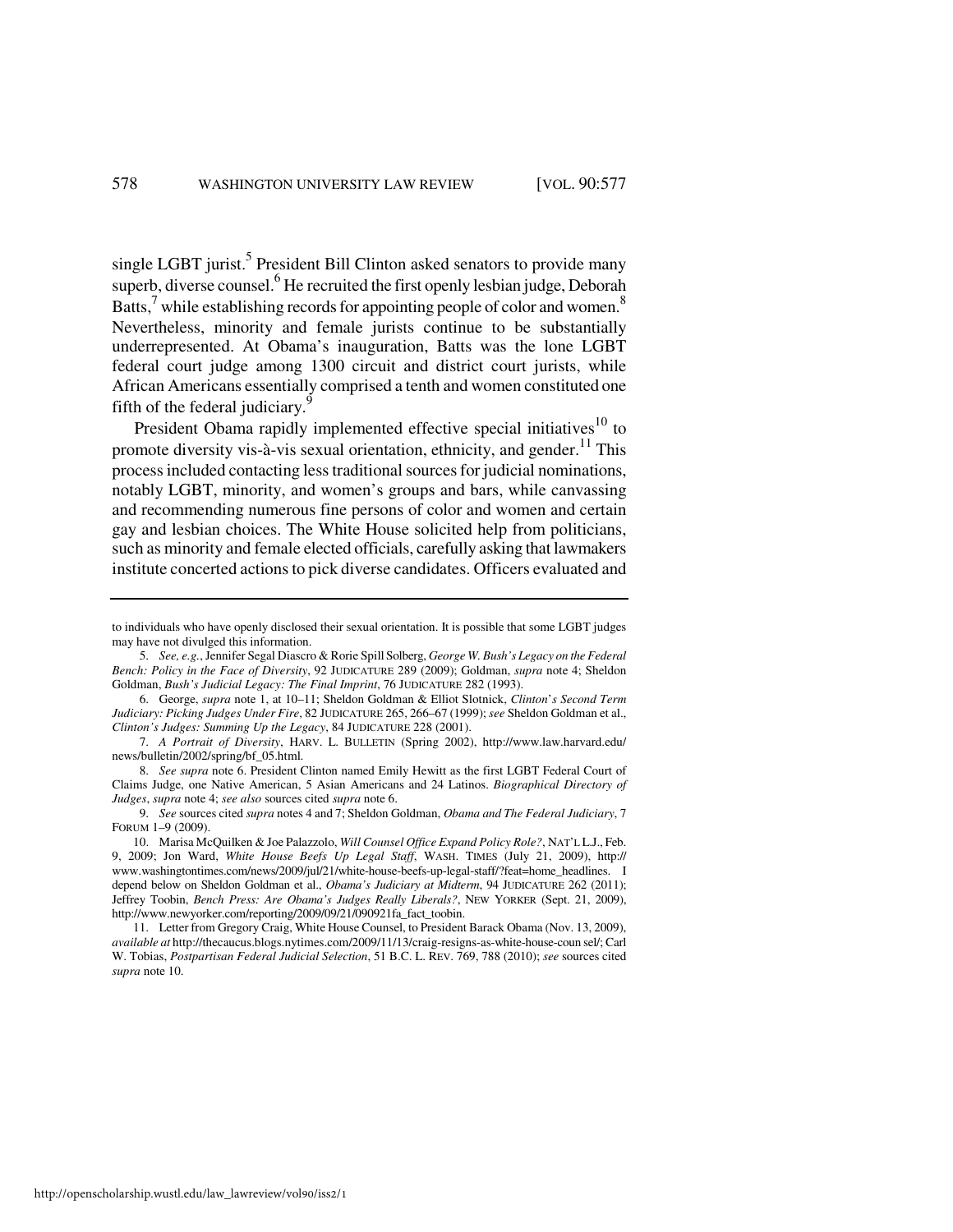submitted numbers of very capable LGBT, minority, and female lawyers.<sup>12</sup> Particularly relevant to this effort were New York Senators Charles Schumer (D) and Kirsten Gillibrand (D). They proposed multiple LGBT counsel (Paul Oetken and Alison Nathan) for the Southern District and, rather late in 2012, suggested lawyer Pamela Ki Mai Chen for the Eastern District. Oetken's recent appointment made him the first openly gay district court judge, while Nathan's approval promptly thereafter made her the country's only active lesbian jurist. $^{13}$ 

When selecting DuMont, Obama remarked that he possesses "a keen intellect and a commitment to fairness and integrity...."<sup>14</sup> DuMont graduated *summa cum laude* from Yale University in 1983 and received his J.D. from Stanford Law School in 1986, earning membership in the Order of the Coif.<sup>15</sup> The able prospect clerked for the legendary Seventh Circuit Judge Richard Posner.<sup>16</sup> DuMont practiced as a highly regarded Supreme Court

 16. Posner observed that "[Edward] DuMont was an excellent law clerk[,] had a distinguished career [and] seems eminently qualified [for] the Federal Circuit." Chris Geidner, *Breaking Barriers*, METRO

 <sup>12.</sup> Senators suggested African Americans for eight, as well as Asian Americans and Latinos for four, appeals court vacancies. *111th Congress—Judicial Nominations*, THE DEP'T OF JUSTICE: OFFICE OF LEGAL POLICY (last visited Nov. 14, 2012), http://www.justice.gov/archive/olp/nominations 111.htm [hereinafter *Nominations 111th*]; *112th Congress—Judicial Nominations*, THE DEP'T OF JUSTICE: OFFICE OF LEGAL POLICY (last visited Nov. 14, 2012), http://www.justice.gov/olp/nominations112.htm [hereinafter *Nominations 112th*]; *see infra* notes 13 and 14.

 <sup>13. 157</sup> CONG. REC. S4634 (daily ed. July 18, 2011) (confirmation of Paul Oetken); *id.* at S6484, S6493 (daily ed. Oct. 13, 2011) (confirmation of Alison Nathan); Devlin Barrett, *Over 12 Years, Schumer Tips Court Balance*, WALL ST. J. (Oct. 7, 2011), http://online.wsj.com/article/SB100014240529702046 12504576611263146437944.html; 158 CONG.REC. S1711, S1714 (daily ed. Mar. 15, 2012) (confirmation of Michael Fitzgerald as first gay Central District of California judge); Barbara Ross, *Obama Nominates Asian American Lesbian*, N.Y DAILY NEWS (Aug. 2, 2012), http://www.nydailynews.com/newyork/obama-nominates-asian-american-lesbian-federal-judgeship-article-1.1128076 (discussing Chen nomination). For four recently tapped LGBT nominees, see Aimee Green, *Obama Nominates Multnomah County Circuit Judge Michael McShane to Federal Bench*, THE OREGONIAN (Sept. 19, 2012), http://www.oregonlive.com/portland/index.ssf/2012/09/obama\_nom inates\_multnomah\_coun.html; Justin Snow, *Obama Nominates Gay African-American Judge to Federal Bench*, METRO WEEKLY (Nov. 14, 2012), http://www.metroweekly.com/poliglot/2012/11/obama-appoints-gay-african-american-judge-to-feder.html; Chris Johnson, *Obama Nominates Lesbian Latina to Pa. Court*, WASH. BLADE (Nov. 27, 2012), https://www.washingtonblade.com/2012/11/27/obama-nominates-lesbian-latina-judge-to-pa-court/; Chris Johnson, *Obama Names Gay Attorney to Fed'l Appeals Court*, WASH. BLADE (Feb. 7, 2013), http://www .washingtonblade.com/2013/02/07/obama-names-gay-attorney-to-fedl-appeals-court/; *see supra* note 7 (Batts is now a senior judge).

 <sup>14.</sup> Press Release, White House Office of the Press Sec'y, President Obama Nominates Edward C. DuMont for the U.S. Court of Appeals for the Federal Circuit (Apr. 14, 2010), *available at* http:// www.whitehouse.gov/the-press-office/president-obama-nominates-edward-c-dumont-united-states-courtappeals-federal-circu (internal quotations omitted); *see* Dennis Crouch & Jason Rantanen, *Ed DuMont's "Controversial" Federal Circuit Nomination Continues to Languish After One Year*, PATENTLY-O PATENT L. BLOG (Apr. 21, 2011, 4:35 PM), http://www.patentlyo.com/patent/2011/04/ ed-dumontscontroversial-federal-circuit-nomination-continues-to-languish-after-one-year.html.

 <sup>15.</sup> Press Release, White House Office of the Press Sec'y, *supra* note 14; *see* Chris Geidner, *Judicial Symbolism*, METRO WEEKLY (Aug. 1, 2011), http://www.metroweekly.com/news/?ak=6469.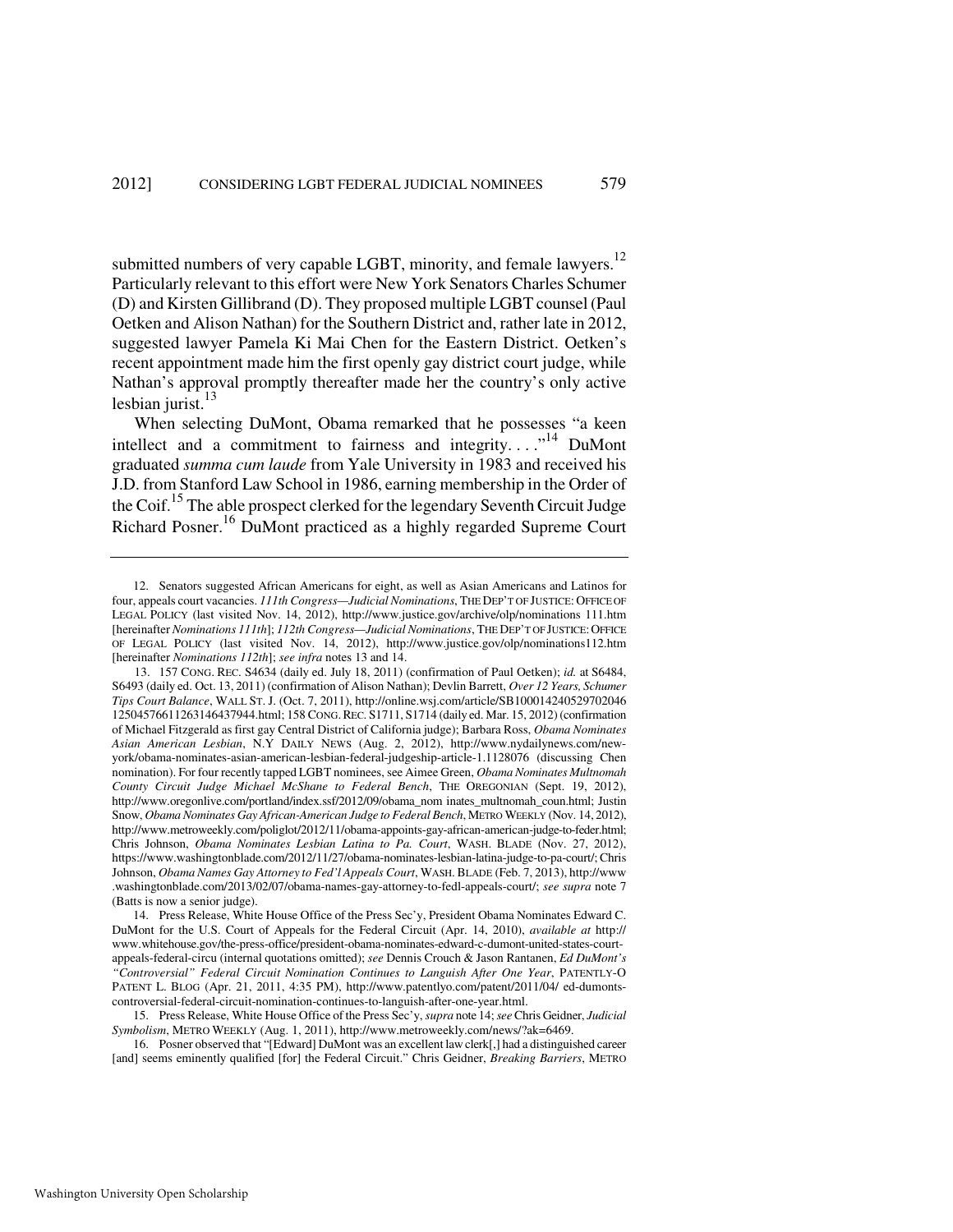advocate with the Solicitor General for over seven years and was Clinton's Associate Deputy Attorney General.17 He later practiced mostly Supreme Court litigation as a very respected WilmerHale partner. DuMont has argued numerous Supreme Court appeals and briefed even more. Indeed, these qualities prompted the ABA's finest ranking.<sup>18</sup>

Because the Federal Circuit exercises nationwide jurisdiction over specific subject matter, in particular intellectual property issues, such as patents, $19$ <sup>the</sup> court resolves few disputes over "social policy" questions, like sexual preference and terrorism, which can make appellate nominees controversial.<sup>20</sup> The Federal Circuit's sole post-2004 nonmilitary ruling on sexual preference affirmed a Merit Systems Protection Board judgment upholding a federal agency's suspension of an employee for alleging the employee's co-workers were LGBT and insisting they "hired Chinese homosexuals to stalk and harass him $^{321}$ 

Notwithstanding DuMont's myriad compelling attributes, the competent aspirant received no Judiciary Committee hearing mainly because Grand Old Party (GOP) senators objected. Despite Obama's coordination with Senators Patrick Leahy (D-Vt.), the chair of the Judiciary Committee, Harry Reid (D-Nev.), the Senate Majority Leader, and the Democrats' Republican counterparts prior to and following nominations, the GOP has not always cooperated.<sup>22</sup> For instance, the Senate panel swiftly processed designees.<sup>23</sup>

WEEKLY (Apr. 16, 2010), http://www.metroweekly.com/news/?ak=5094.

 <sup>17.</sup> I rely in this and the next two sentences on sources cited *supra* notes 13–14, 16.

 <sup>18.</sup> *Ratings of Article III Judicial Nominees: 112th Congress*, ABA STANDING COMM. ON THE JUDICIARY, http://www.americanbar.org/content/dam/aba/uncategorized/2011/ratings112.authcheckdam .pdf (last updated Nov. 28, 2012); *see* Terry Carter, *Do Over: After 8-Year Pause*, *ABA is Again Vetting Federal Judicial Nominees*, A.B.A. J., May 2009, at 62 (discussing the ABA's current role in judicial nominations).

 <sup>19. 28</sup> U.S.C. § 1295 (2012); *see* Pub. L. No. 97-164 § 165, 96 Stat. 50 (1982) (detailing the creation and jurisdiction of the Federal Circuit). Its jurisdiction and Washington, D.C., location mean that the President assumes lead responsibility for designating its nominees. Geidner, *supra* note 15.

 <sup>20.</sup> *See supra* note 19. Circuits have fewer and more critical openings, are courts of last resort in 99 percent of cases, and treat disputed issues. *See* Carl Tobias, *Judge Thompson and the Appellate Court Confirmation Process*, 91 B.U. L. REV. 727, 729 (2011); Neil A. Lewis, *Effort to Limit Clinton Judge Choices Fails*, N.Y.TIMES (Apr. 30, 1997), http://www.nytimes.com/1997/04/30/us/move-to-limit-clintons-judicial-choices-fails.html.

 <sup>21.</sup> Jack v. Dep't of Commerce, 143 Fed. App'x 331, 332 (Fed. Cir. 2005); *see* Crouch & Rantanen, *supra* note 14.

 <sup>22.</sup> Leahy sets hearings and votes, Reid sets floor debates, and both work with GOP analogues, Senators Jeff Sessions (R-Ala.) and Charles Grassley (R-Iowa), who replaced Sessions in 2011 as Ranking Member of the Judiciary Commitee, and Mitch McConnell (R-Ky.), the Senate Republican Leader. Tobias, *supra* note 11, at 779; *see* sources cited *supra* note 10.

 <sup>23.</sup> The commitee used full questionnaires and hearings, holding one so fast that the GOP sought another, which Leahy granted. Maureen Groppe, *No Sparks Fly at Hearing*, INDIANAPOLIS STAR (Apr. 30,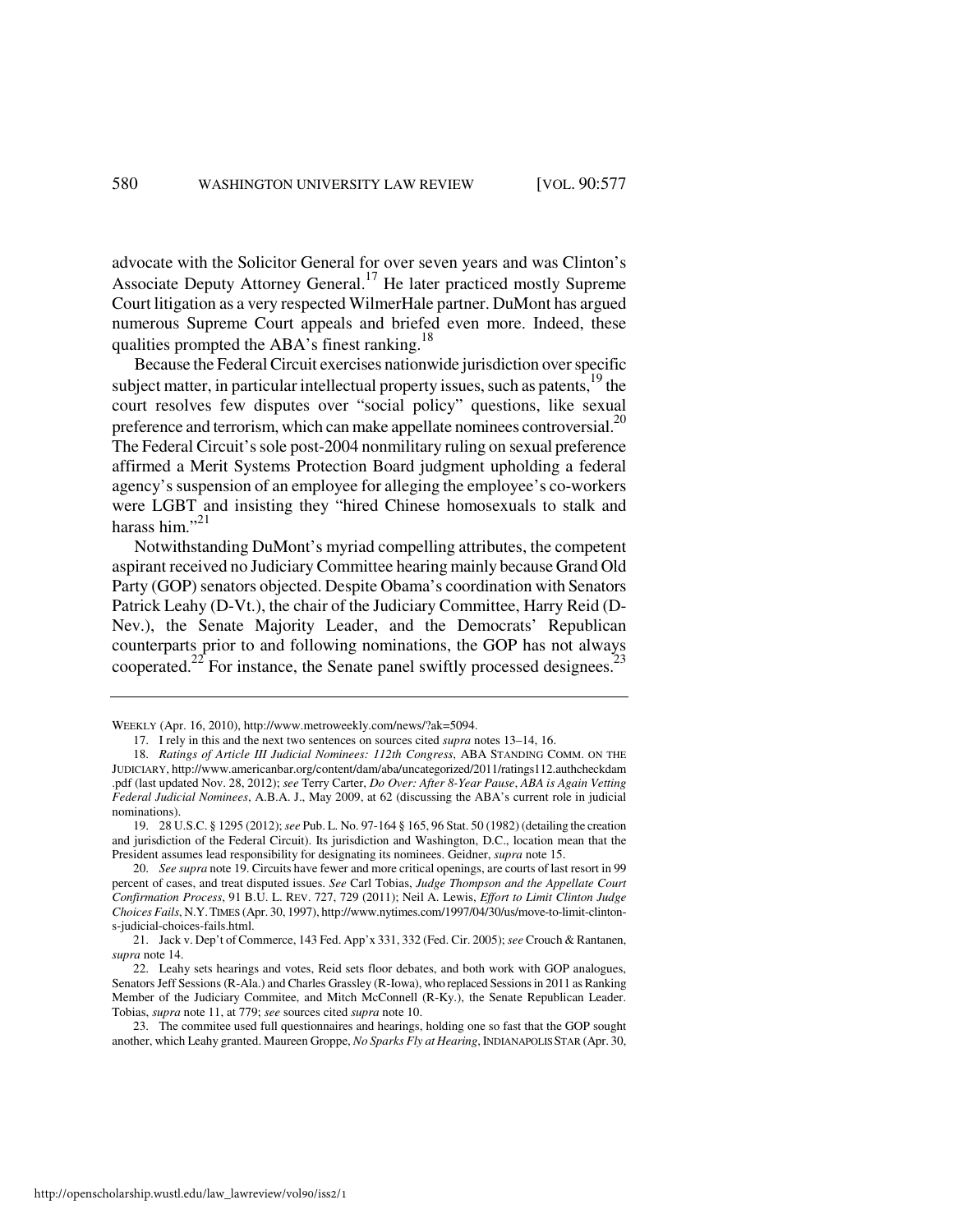However, Republicans automatically held over votes seven days without cogent reasons for minority and female nominees whom they did approve the next week.<sup>24</sup> Senator McConnell nominally cooperated to schedule prompt floor votes, and many of his party colleagues systematically placed anonymous holds or those lacking justifications on strong uncontroversial nominees; these actions delayed Senate confirmations and required that Democrats file cloture petitions.<sup>25</sup> The GOP requested significant floor debate time and roll call ballots, even for nominees who ultimately secured overwhelming approval.<sup>26</sup>

The failure to consider DuMont is an egregious illustration of GOP recalcitrance; the candidate experienced the most intractable dilatory tactics with the least explanation. Press accounts specifically claimed that the "reason for the delay in the process [was] not publicly known."<sup>27</sup> One Leahy aide found that the chair was reluctant to schedule DuMont's hearing, as he preferred cooperation with Republicans, who sought more time for examining paperwork. $^{28}$  A GOP staff assistant did confirm that the party insisted on an extension; however, she proffered little substantiation for the request.<sup>29</sup> The *Washington Post* succinctly editorialized: "no one involved in the nominations process can provide a satisfactory explanation," although it lacked persuasive "evidence that Mr. DuMont's sexual orientation has played

<sup>2009, 12:56</sup> AM), http://www.indystar.com/article/20090430/NEWS05/904300456/No-sparks-fly-hearing; Toobin, *supra* note 10.

 <sup>24.</sup> Sessions found most "fine nominees." Senate Judiciary Comm., Exec. Business Mtgs., Oct. 8, 15, 2009.

 <sup>25. 155</sup> CONG. REC. S11,421 (daily ed. Nov. 17, 2009) (Judge David Hamilton's cloture vote); 156 CONG.REC. S820 (daily ed. Feb. 26, 2010) (Judge Barbara Milano Keenan's 99–0 cloture and final votes); *see also infra* note 38.

 <sup>26.</sup> For example, Republicans sought an hour for Judge Beverly Martin and only needed ten minutes; the Senate approved her 97–0. 156 CONG.REC. S13, S18 (daily ed. Jan. 20, 2010); *see* Doug Kendall, *The Bench in Purgatory*, SLATE (Oct. 26, 2009, 9:34 AM), http://www.slate.com/articles/news\_and\_ politics/ jurisprudence/2009/10/the\_bench\_in\_purgatory.html.

 <sup>27.</sup> David Ingram, *Senate Skips Federal Circuit Nominee*, THE BLT: BLOG OF LEGAL TIMES (Feb. 11, 2011, 1:39 PM), http://legaltimes.typepad.com/blt/2011/02/senators-skip-over-federal-circuit-nomineeedward-dumont.html; *see* Chris Geidner, *Feldblum Approved for EEOC, DuMont Nomination in Question*, METRO WEEKLY (Jan. 2, 2011), http://www.metroweekly.com/poliglot/2011/ 01/feldblum-approved-foreeoc-dum.html; David Ingram, *In a First, Senate Confirms Judge Who is Openly Gay*, NAT'L L.J. (July 18, 2011), http://www.law.com/jsp/nlj/PubArticleNLJ.jsp?id=12025 02881879; Carrie Johnson, *Obama Gets High Marks for Diversifying the Bench*, NAT'L PUB.RADIO (Aug. 4, 2011), http://www.npr.org/2011/08/ 04/138903866/obama-gets-high-marks-for-diversifying-the-bench.

 <sup>28.</sup> *See* sources cited *supra* note 27. The aide added that Leahy had wanted to move forward on DuMont "for months, but has been trying to accommodate [GOP members,] who continue to not want to move. . . ." Geidner, *supra* note 15.

 <sup>29.</sup> Ingram, THE BLT, *supra* note 27. She added: "'[Q]uestions in Mr. DuMont's background investigation . . . have to be resolved.' . . . [And] the questions have been shared with Democrats on the committee and DuMont." Geidner, *supra* note 15.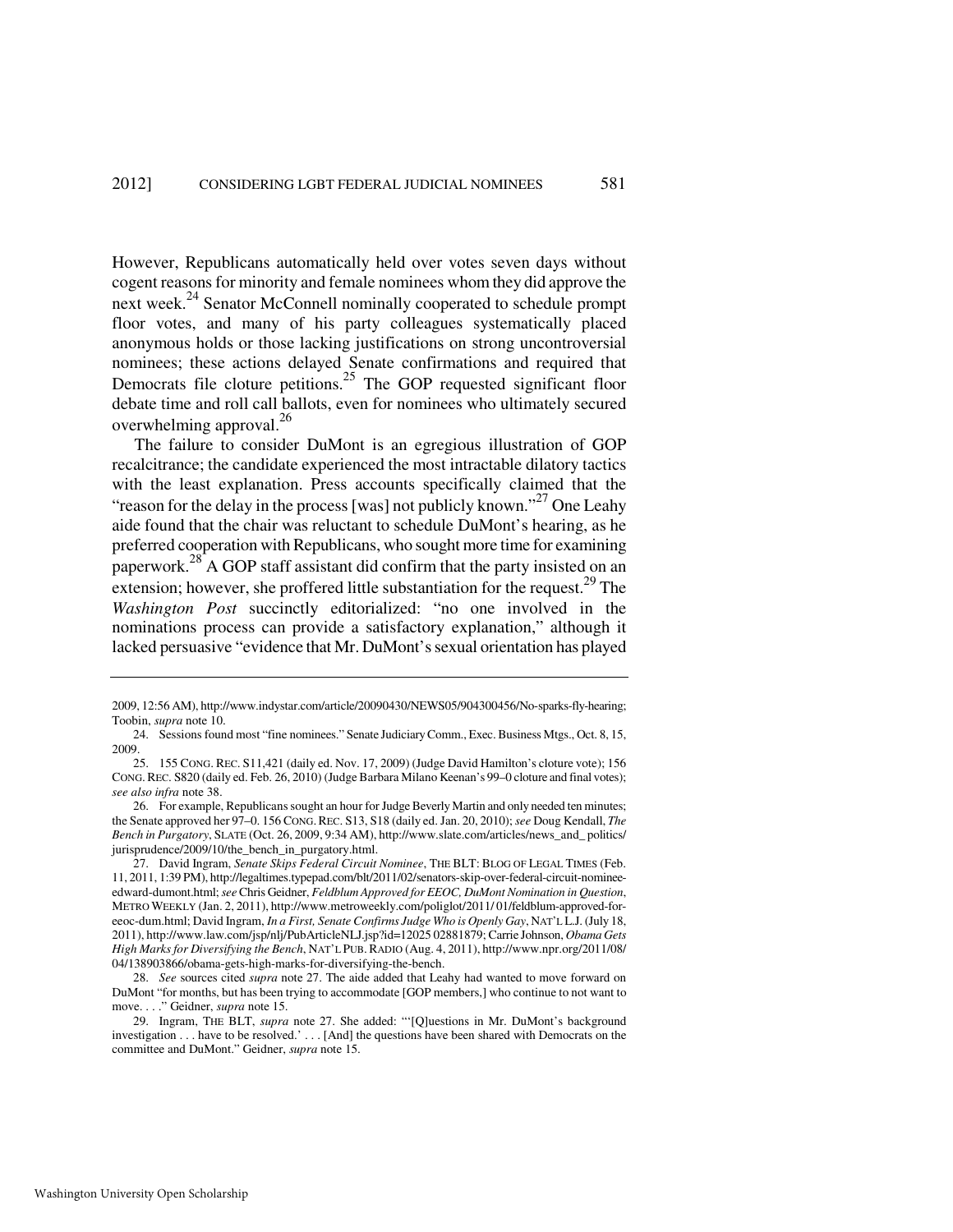a role in the delays."30 Yet, a number of commentators essentially intimated that his sexual orientation may be relevant, $31$  and this explanation assumed increasing plausibility with the significant passage of time. DuMont's languishing nomination sharply contrasts with subsequent Obama picks, especially Federal Circuit nominees. The upper chamber approved Court of International Trade Judge Evan Wallach in fewer than four months $32$  and expert counsel Jimmie Reyna in  $six$ <sup>33</sup> Despite the problems regarding DuMont, Obama eclipsed records for advancing highly skilled diverse nominees.<sup>34</sup>

In short, this canvass pointedly shows that President Obama rapidly nominated Edward DuMont, but Republicans made the impressive nominee wait longer for a hearing that he never received than all 211 others. Therefore, why the chamber should have promptly examined DuMont and how the Senate could have quickly processed him merit scrutiny.

Article II of the Constitution, venerated norms, and much practice suggest that the President's strong, noncontroversial judicial recommendations deserve expeditious committee investigation with efficient panel hearings and rapid committee votes, as well as swift chamber floor debates and yes or no ballots. These are ideas that Republicans and Democrats have perennially endorsed.<sup>35</sup> The GOP should have agreed to a quick committee hearing and vote because Leahy cautiously and graciously accommodated its persistent requests to evaluate DuMont in the spirit of consensus and cooperation,<sup>36</sup>

 <sup>30.</sup> Editorial, *Nominee for Federal Circuit Deserves a Hearing*, WASH. POST (Mar. 25, 2011), http://www.washingtonpost.com/opinions/nominee-for-federal-circuit-deserves-a-hearing/2011/03/25/AF HqzZYB\_story.html.

 <sup>31.</sup> *See, e.g.*, Crouch & Rantanen, *supra* note 14; sources cited *supra* note 27.

 <sup>32.</sup> *Nominations 112th*, *supra* note 12; *see* 157 CONG. REC. S7171–73 (daily ed. Nov. 8, 2011) (confirming Judge Wallach).

 <sup>33.</sup> *Nominations 112th*, *supra* note 12; *see* 157 CONG. REC. S2093 (daily ed. Apr. 4, 2011) (confirming Judge Reyna). Kathleen O'Malley required nine months. *Nominations 111th*, *supra* note 12; *see* 156 CONG. REC. S11,073 (daily ed. Dec. 22, 2010) (confirming Judge O'Malley).

 <sup>34.</sup> For example, he rapidly appointed 14 minority and 11 female appellate judges. *Nominations 112th*, *supra* note 12; *Nominations 111th*, *supra* note 12; John Schwartz, *For Obama, a Record on Diversity but Delays on Judicial Confirmations*, N.Y. TIMES (Aug. 6, 2011), http://www.nytimes.com/ 2011/08/07/us/politics/07courts.html?pagewanted=all; *see supra* notes 13 and 14.

 <sup>35.</sup> For the panel, see Michael J. Gerhardt, *Merit vs. Ideology*, 26 CARDOZO L. REV. 353 (2005); Orrin G. Hatch, *The Constitution as the Playbook for Judicial Selection*, 32 HARV. J.L. & PUB. POL'Y 1035, 1039–40 (2009). For the floor, see *Text of Senate Compromise on Judicial Nominations*, N.Y. TIMES (May 24, 2005), http://www.nytimes.com/2005/05/24/politics/24text.html; George Packer, *The Empty Chamber: Just How Broken is the Senate?*, NEW YORKER (Aug. 9, 2010), http://www.newyorker .com/reporting/2010/08/09/100809fa\_fact\_packer; *see also* Doug Kendall, *The Real Nuclear Option*, THE HUFFINGTON POST (Oct. 5, 2010, 1:32 PM), http://www.huffingtonpost.com/doug-kendall/the-realnuclear-option\_b\_751109.html.

 <sup>36.</sup> *See supra* notes 28–30 and accompanying text; *see also* Tobias, *supra* note 11, at 779.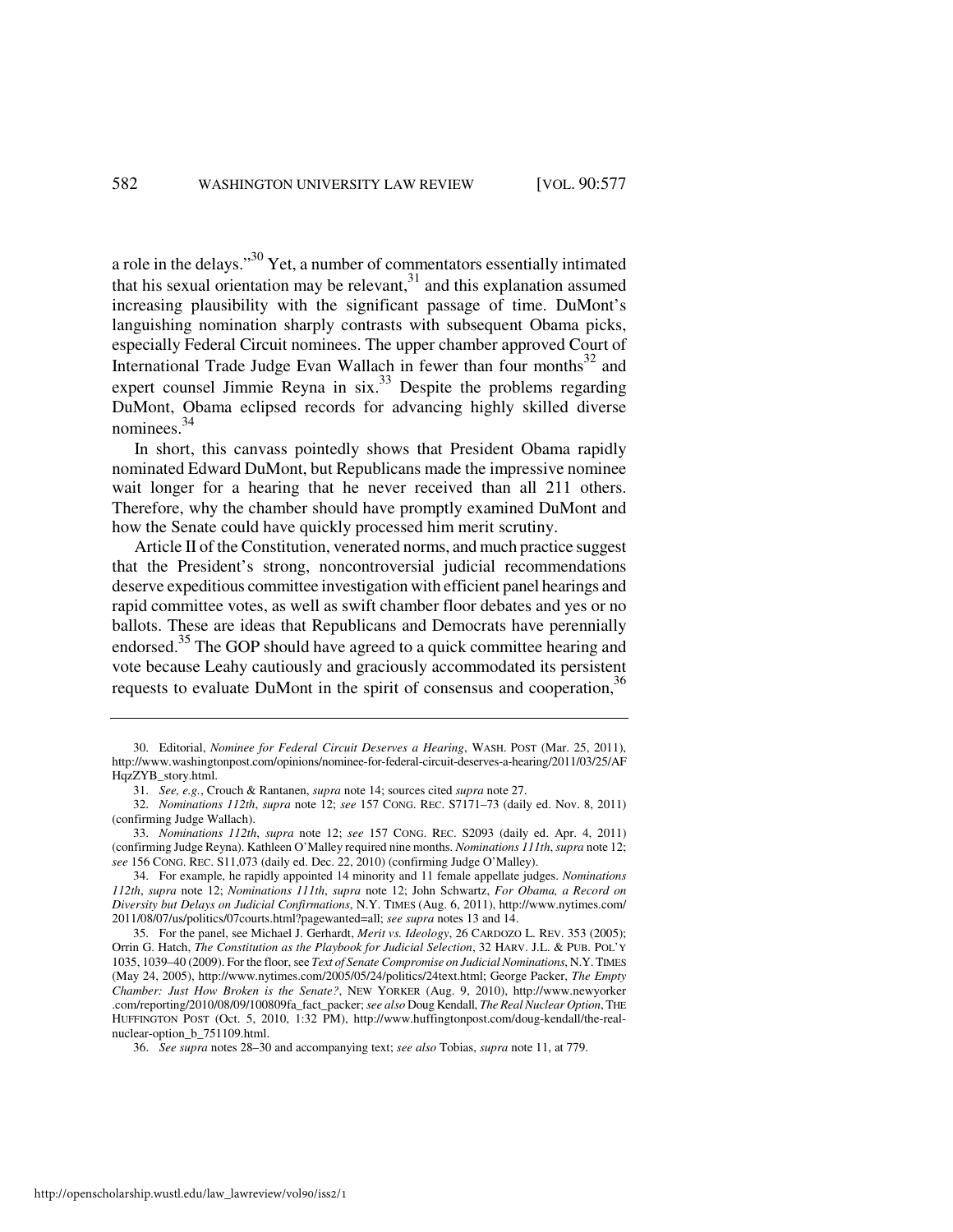providing ample opportunities for Republicans to investigate the extraordinary selection. One instructive example relates to partisan difficulties respecting the floor and their deft resolution. When the majority insisted that nominee David Hamilton $37$  warranted a vote, Senator Reid filed a cloture petition. Ten GOP members actually favored cloture, appreciating that Hamilton deserved a vote, even while nine of them opposed his confirmation on the merits.<sup>38</sup> Requiring stellar nominees like DuMont to wait indefinitely relegates aspirants to placing their careers and lives on hold, stops many fine prospects from entertaining bench service, deprives courts of necessary judicial resources, and undermines prompt, inexpensive, and fair dispute resolution.

Enhanced court diversity, including sexual orientation, ethnicity, and gender, is critical. Excellent minority and female jurists ably conduct routine judicial duties, yet also furnish related benefits. They contribute "outsider" perspectives<sup>39</sup> and different, constructive views on issues, namely sexual preference, race, employment, constitutional law, and other daunting questions that judges confront.<sup>40</sup> LGBT individuals, minorities, and women concomitantly help narrow prejudices based on sexual orientation, ethnicity, and gender that might subvert justice. $41$  Courts that reflect the nation also inspire more public confidence. $42$ 

 <sup>37.</sup> Press Release, White House Office of the Press Sec'y, President Obama Announces David Hamilton for the United States 7th Circuit Court of Appeals (Mar. 17, 2009), *available at* http://www .whitehouse.gov/the\_press\_office/President-Obama-Announces-David-Hamilton-for-the-United-States-7th-Circuit-Court-of-Appeals; Michael A. Fletcher, *Obama Names Judge to Appeals Court*, WASH. POST (Mar. 18, 2009), http://www.washingtonpost.com/wp-dyn/content/article/2009/03/17/AR2009031703031 .html; Neil A. Lewis, *Moderate Is Said to Be Pick for Appeals Court*, N.Y. TIMES (Mar. 17, 2009), http://www.nytimes.com/2009/03/17/us/politics/17nominate.html.

 <sup>38. 155</sup> CONG. REC. S11,413 (daily ed. Nov. 17, 2009) (statement of Sen. Hatch); *id*. at S11,544 (daily ed. Nov. 19, 2009). However, this has not always occurred. For example, a lone Republican favored a cloture petition for Ninth Circuit nominee Professor Goodwin Liu, so he received no Senate floor vote. 157 CONG. REC. S3146 (daily ed. May 19, 2011) (detailing results of vote on cloture petition); *see* Goldman et al., *supra* note 10, at 282–85.

 <sup>39.</sup> *See, e.g.*, RICHARD DELGADO, THE RODRIGO CHRONICLES:CONVERSATIONS ABOUT AMERICA AND RACE (1995); PATRICIA J. WILLIAMS, THE ROOSTER'S EGG (1995); FRANK H. WU, YELLOW: RACE IN AMERICA BEYOND BLACK AND WHITE (2003); George, *supra* note 1, at 18–25.

 <sup>40.</sup> Jennifer L. Peresie, Note, *Female Judges Matter: Gender and Decisionmaking in the Federal Appellate Courts*, 114 YALE L.J. 1759 (2005). *But see* Stephen Choi et al., *Judging Women*, 8 J. EMPIRICAL LEGAL STUD. 504 (2011) (discussing failure to find significant differences between male and female judges in many of the tests conducted by the authors).

 <sup>41.</sup> *See, e.g.*, NINTH CIRCUIT TASK FORCE ON RACIAL, RELIGIOUS AND ETHNIC FAIRNESS: FINAL REPORT (1997), http://www3.ce9.uscourts.gov/web/ocelibra.nsf/0/5925a569c39bbbff882564e70002017d /\$FILE/finalrep.pdf; FEDERAL COURTS STUDY COMMITTEE, REPORT OF THE FEDERAL COURTS STUDY COMMITTEE 169 (1990), http://www.fjc.gov/public/pdf.nsf/lookup/repfcsc.pdf/\$file/repfcsc.pdf.

 <sup>42.</sup> Sheldon Goldman, *A Profile of Carter*'*s Judicial Nominees*, 62 JUDICATURE 246, 253 (1978); Sylvia R. Lazos Vargas, *Only Skin Deep?: The Cost of Partisan Politics on Minority Diversity of the*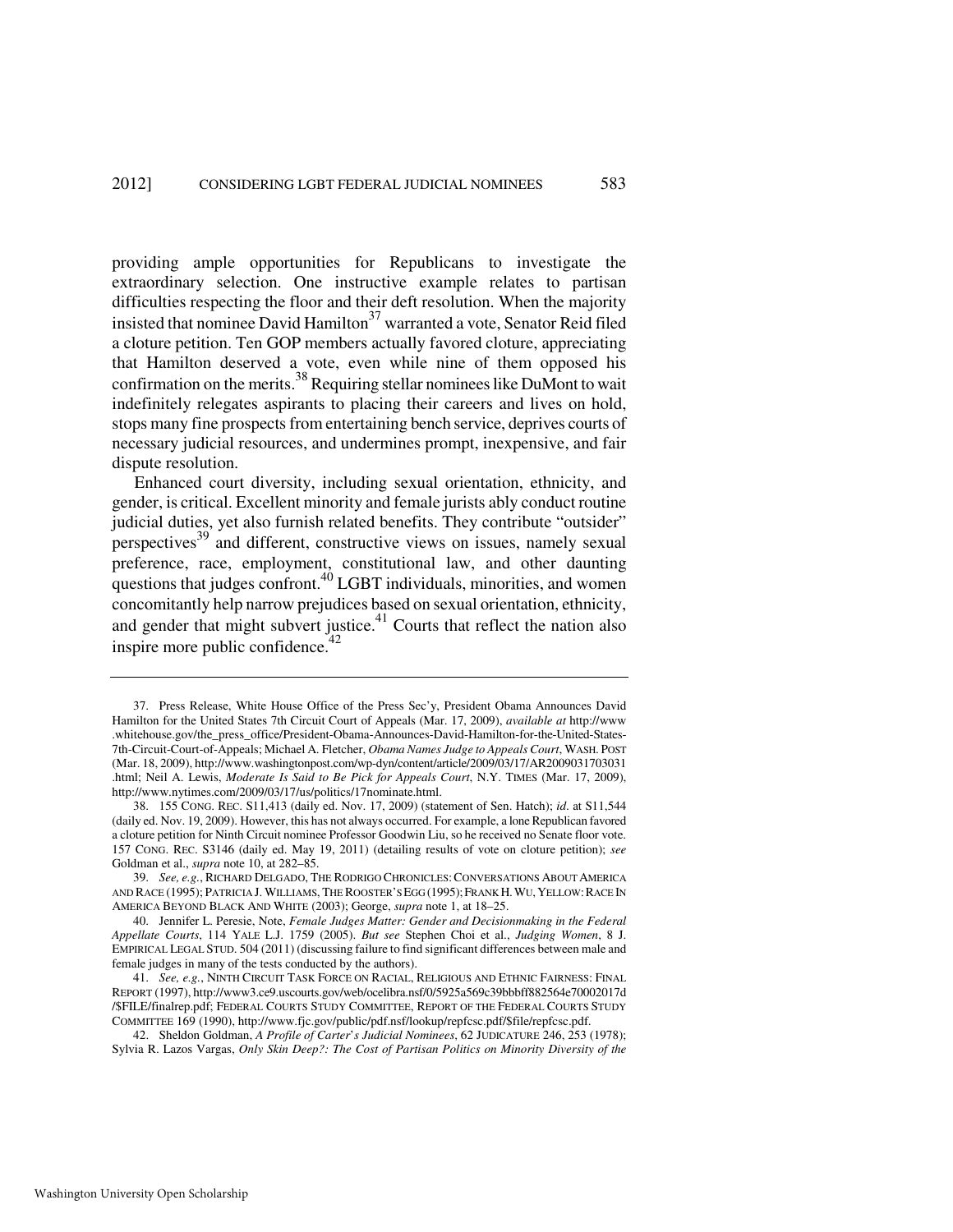The previous concepts show why DuMont required expeditious processing. Thus, the Senate panel ought to have swiftly proffered the nominee a hearing and vote. Chair Leahy should have guided the proceeding in a way that maximized opportunities for straightforward, thorough exploration of pertinent issues about competence. Article II envisions that senators will consider abilities, character, and temperament.<sup>43</sup> Legislators plainly ought to disregard sexual preference, which is not relevant to skills, ethics, or temperament. Political ideology correspondingly warrants deemphasis effectively because it lacks much salience for those prominent attributes. To the extent a candidate's sexual preference and ideology could have relevance to service on any of the numbered appellate courts, the composition of the Federal Circuit's docket radically decreases their potential relevance.<sup>44</sup> Members should have eschewed the practice of rejecting or stalling DuMont premised on speculation about how the nominee would potentially resolve substantive matters because this notion can diminish judicial independence. $45$  After the hearing, which the panel should have conducted, Leahy must have enabled the GOP to propound written questions and DuMont to carefully formulate answers. Upon the responses' completion, Democrats should have rapidly arranged a candid and full debate that would have permitted sufficient time for airing numerous crucial issues efficaciously with a panel vote.

Republicans should only have filibustered DuMont if the extensive inquiry elicited revelations that clearly disqualified him from service as a Federal Circuit judge; these would aptly be characterized as problems in the nature of "extraordinary circumstances."<sup>46</sup> Had GOP members, nonetheless,

 46. *See* sources cited *supra* notes 25 and 38; *infra* note 47. The Senate's failure to accord Goodwin Liu, Caitlin Halligan, and Robert Bacharach cloture suggests that "extraordinary circumstances" lacks

*Federal Bench*, 83 IND. L.J. 1423, 1442 (2008); *see* WILLIAM N. ESKRIDGE, GAYLAW:CHALLENGING THE APARTHEID OF THE CLOSET (1999) (for bias and why more LGBT judges merit selection); Sherrilyn A. Ifill, *Racial Diversity on the Bench: Beyond Role Models and Public Confidence*, 57 WASH.&LEE L.REV. 405 (2000).

 <sup>43.</sup> *See, e.g.*, *Should Ideology Matter?: Hearing Before the Subcomm. on Admin. Oversight and the Courts of the S. Comm. on the Judiciary*, 107th Cong (2001). *But see* Douglas Laycock, *Forging Ideological Compromise*, N.Y. TIMES (Sept. 18, 2002), http://www.nytimes.com/2002/09/18/opinion/ forging-ideological-compromise.html (discussing the Senate's actual focus on issues other than ability, character and temperament).

 <sup>44.</sup> Dana Milbank, *In a 'Quiet Moment*,' *Gay Judge Makes History*, WASH. POST (July 18, 2011), http://www.washingtonpost.com/opinions/in-a-quiet-moment-gay-judge-makes-history/2011/07/18/gIQAo 7PhMI\_story.html; *see supra* notes 19–21 and accompanying text. The ideas arguably have no relevance. *See* sources cited *supra* notes 35 and 43.

 <sup>45.</sup> Symposium, *Judicial Independence and Accountability*, 72 S.CAL.L.REV. 311, 315–52 (1999). This occurs to most Justices. *See, e.g.*, Hatch, *supra* note 35, at 1041; Ronald Dworkin, *Justice Sotomayor: The Unjust Hearings*, N.Y. REV. BOOKS (Sept. 24, 2009), http://www.nybooks.com/articles/archives/ 2009/sep/24/justice-sotomayor-the-unjust-hearings/?pagination=false.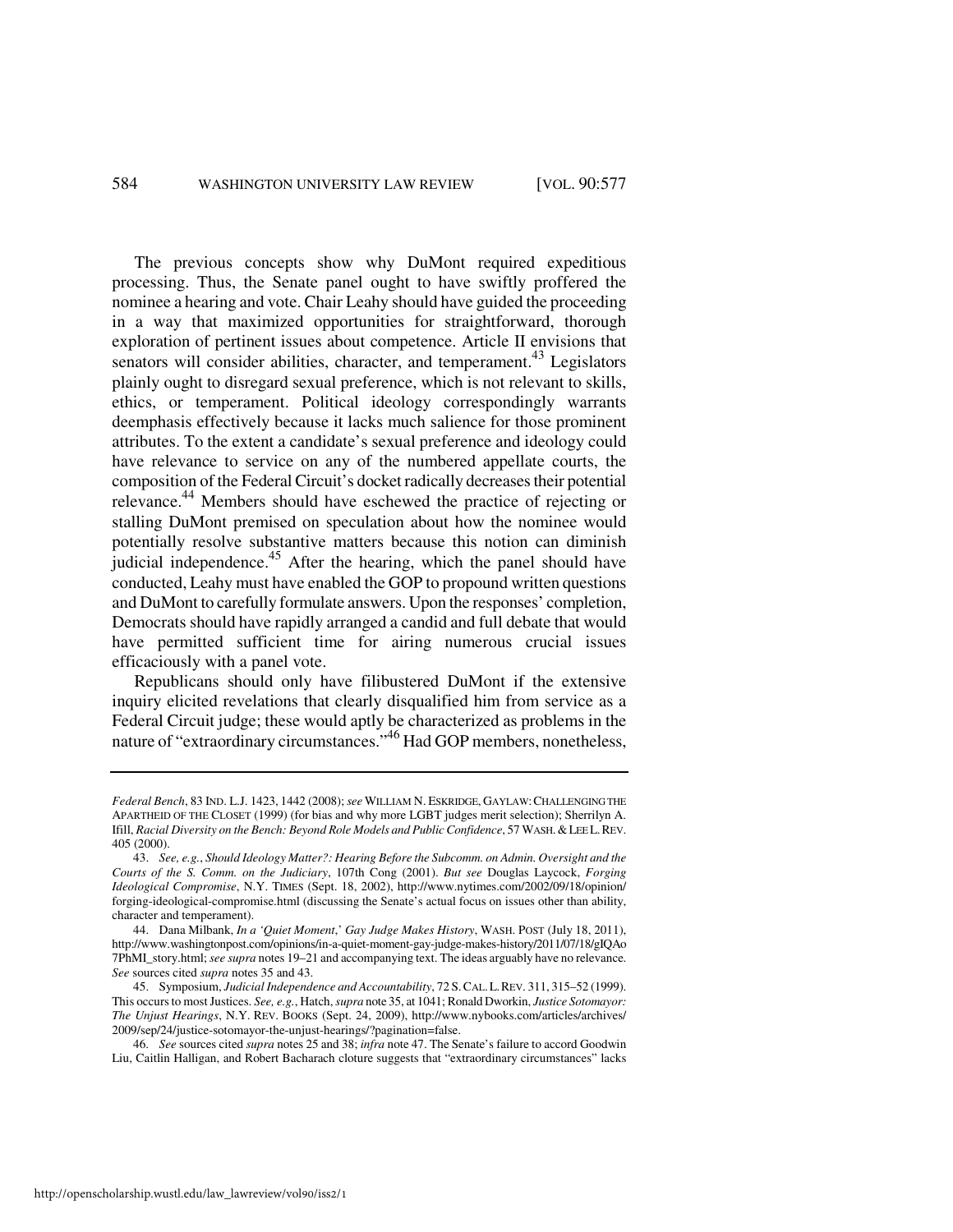orchestrated a robust filibuster attempt because the candidate apparently failed to meet their criteria, the Democrats should have promptly and strongly petitioned for cloture and Republicans, who subscribe to the concept that the President's nominees merit affirmative or negative votes, must have favored cloture.<sup>47</sup>

If DuMont's nomination had arrived on the Senate floor, the Majority Leader would have needed to expeditiously invoke every route that would promote frank, comprehensive debate on relevant questions about DuMont's fitness. Reid should have worked closely and diligently with McConnell, responsively and directly fielding requests that would candidly and productively ventilate numbers of applicable matters. Finally, the Senate ought to have provided a yes or no vote.

In sum, Edward DuMont, whom President Obama nominated to the Federal Circuit on April 14, 2010, waited interminably for a hearing, ultimately withdrawing eighteen months later.<sup>48</sup> The chamber should have quickly and rigorously considered DuMont because he is an exceptional candidate and would have been the first openly gay circuit judge.<sup>49</sup>

 48. Letter from Edward DuMont to President Barack Obama (Nov. 4, 2011), *available at* http:// metroweekly.com/poliglot/DuMontwithdrawal%20letter%2011-4-11.PDF; Sherri Qualters, *Edward DuMont Asks Obama to Withdraw His Nomination to Federal Circuit*, NAT'L L.J. (Nov. 9, 2011), http://www.law.com/jsp/nlj/PubArticleNLJ.jsp?id=1202531041506.

 On February 7, 2013, President Obama nominated to the Federal Circuit Todd Hughes, who hopefully will receive better treatment. Press Release, White House Office of the Press Sec'y, President Obama Nominates 2 to Serve on the U.S. Court of Appeals for the Federal Circuit (Feb. 7, 2013), *available at*  http://www.whitehouse.gov/the-press-office/2013/02/07/president-obama-nominates-two-serve-us-courtappeals-federal-circuit; *see* Justin Snow, *Obama Federal Appeals Court nominee could be a gay first*, METRO WEEKLY (Feb. 7, 2013), http://www.metroweekly.com/poliglot/2013/02/obama-federal-appealscourt-nominee-could-be-a-gay.html.

 49. DuMont was not alone, and his treatment may suggest a pattern. For instance, Republicans made University of Wisconsin Law School Professor Victoria Nourse, the accomplished Seventh Circuit nominee, wait practically as long for a hearing that failed to materialize. Press Release, White House Office of the Press Sec'y, President Obama Nominates Victoria F. Nourse to U.S. Court of Appeals(July 14, 2010), *available at* http://www.whitehouse.gov/the-press-office/president-obama-names-victoria-fnourse-us-court-appeals. The GOP returned her name to Obama in December 2011. 157 CONG. REC. S8784 (daily ed. Dec. 17, 2011). The following month, she withdrew. Bruce Vielmetti, *Nourse Asks Obama to Withdraw Her Nomination to Federal Appeals Court*, MILWAUKEE J.SENTINEL (Jan. 19, 2012), http://www.jsonline.com/blogs/news/137702938.html (citing a letter from Prof. Victoria Nourse to

vitality. *See* 157 CONG. REC. S3146 (daily ed. May 19, 2011) (Liu); *id.* at S8346–47 (daily ed. Dec. 6, 2011) (Halligan); 158 CONG. REC. S5642–51 (daily ed. July 30, 2012) (Bacharach); *see also* Dahlia Lithwick, *Extraordinary Hypocrisy*, SLATE (May 19, 2011), http://www.slate.com/articles/news\_and\_ politics/jurisprudence/2011/05/extraordinary\_hypocrisy.html; Ian Millhiser, *The Goodwin Liu Nomination: Impaired Judgment*, L.A. TIMES (June 1, 2011), http://articles.latimes.com/2011/jun/01/ opinion/la-oe-millhiser-liu-20110601.

 <sup>47.</sup> For examples of these ideas, see 157 CONG. REC. S2641–44 (daily ed. May 4, 2011) (floor debate and vote on Jack McConnell); *supra* notes 25 and 38 and accompanying text. *See generally* Gerard N. Magliocca, *Reforming the Filibuster*, 105 NW. U. L. REV. 303 (2011). *But see supra* notes 38 and 46 and accompanying text.